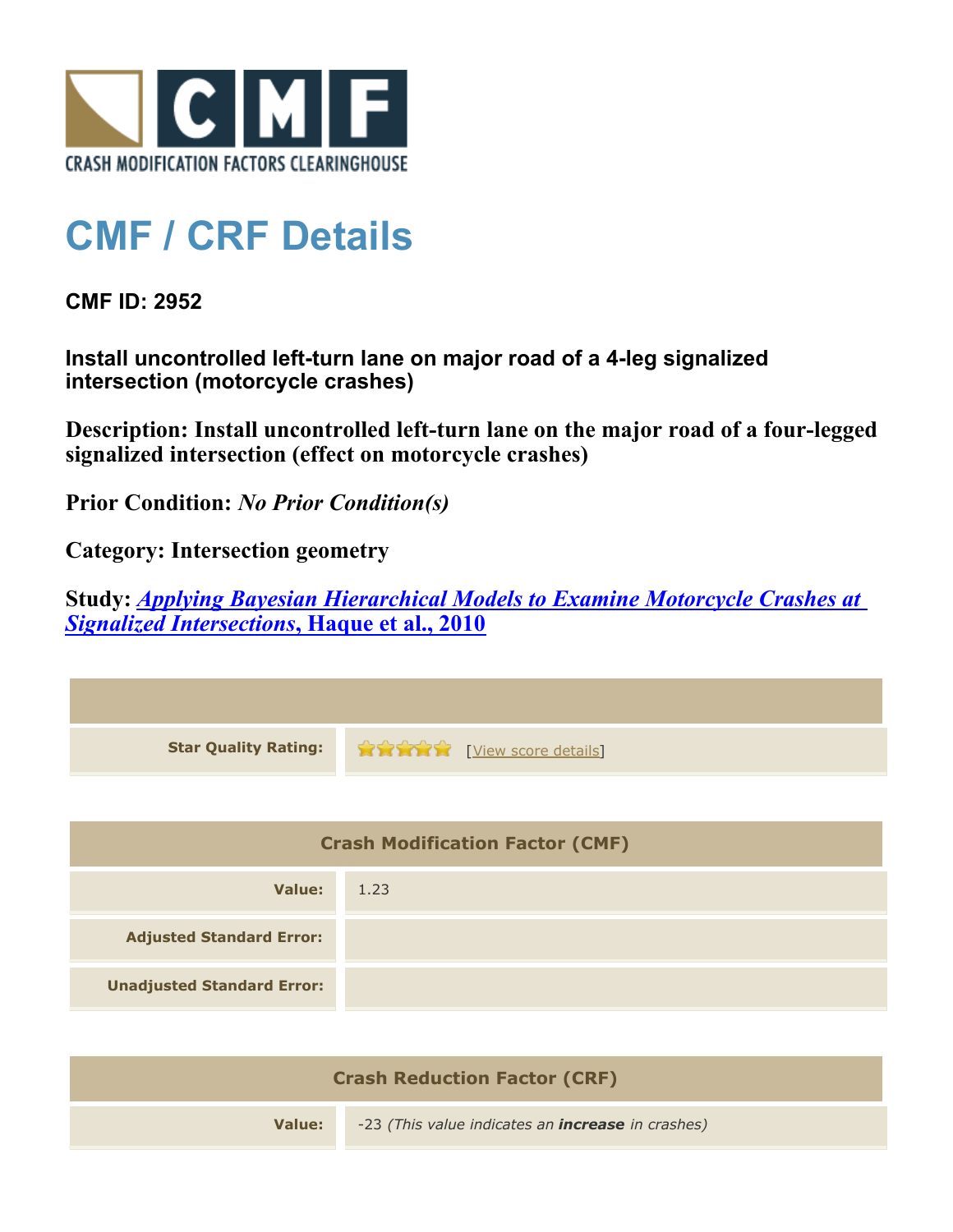**Adjusted Standard Error:**

**Unadjusted Standard Error:**

| <b>Applicability</b>       |               |
|----------------------------|---------------|
| <b>Crash Type:</b>         | All           |
| <b>Crash Severity:</b>     | All           |
| <b>Roadway Types:</b>      | Not Specified |
| <b>Number of Lanes:</b>    |               |
| <b>Road Division Type:</b> |               |
| <b>Speed Limit:</b>        |               |
| <b>Area Type:</b>          | Urban         |
| <b>Traffic Volume:</b>     |               |
| <b>Time of Day:</b>        | All           |
|                            |               |

## *If countermeasure is intersection-based*

| <b>Intersection Type:</b>         | Not specified                                     |
|-----------------------------------|---------------------------------------------------|
| <b>Intersection Geometry:</b>     | $4$ -leg                                          |
| <b>Traffic Control:</b>           | Signalized                                        |
| <b>Major Road Traffic Volume:</b> | 5700 to 37520 Annual Average Daily Traffic (AADT) |
| <b>Minor Road Traffic Volume:</b> | 2850 to 31270 Annual Average Daily Traffic (AADT) |

| <b>Development Details</b>      |              |
|---------------------------------|--------------|
| <b>Date Range of Data Used:</b> | 2003 to 2006 |
| <b>Municipality:</b>            |              |